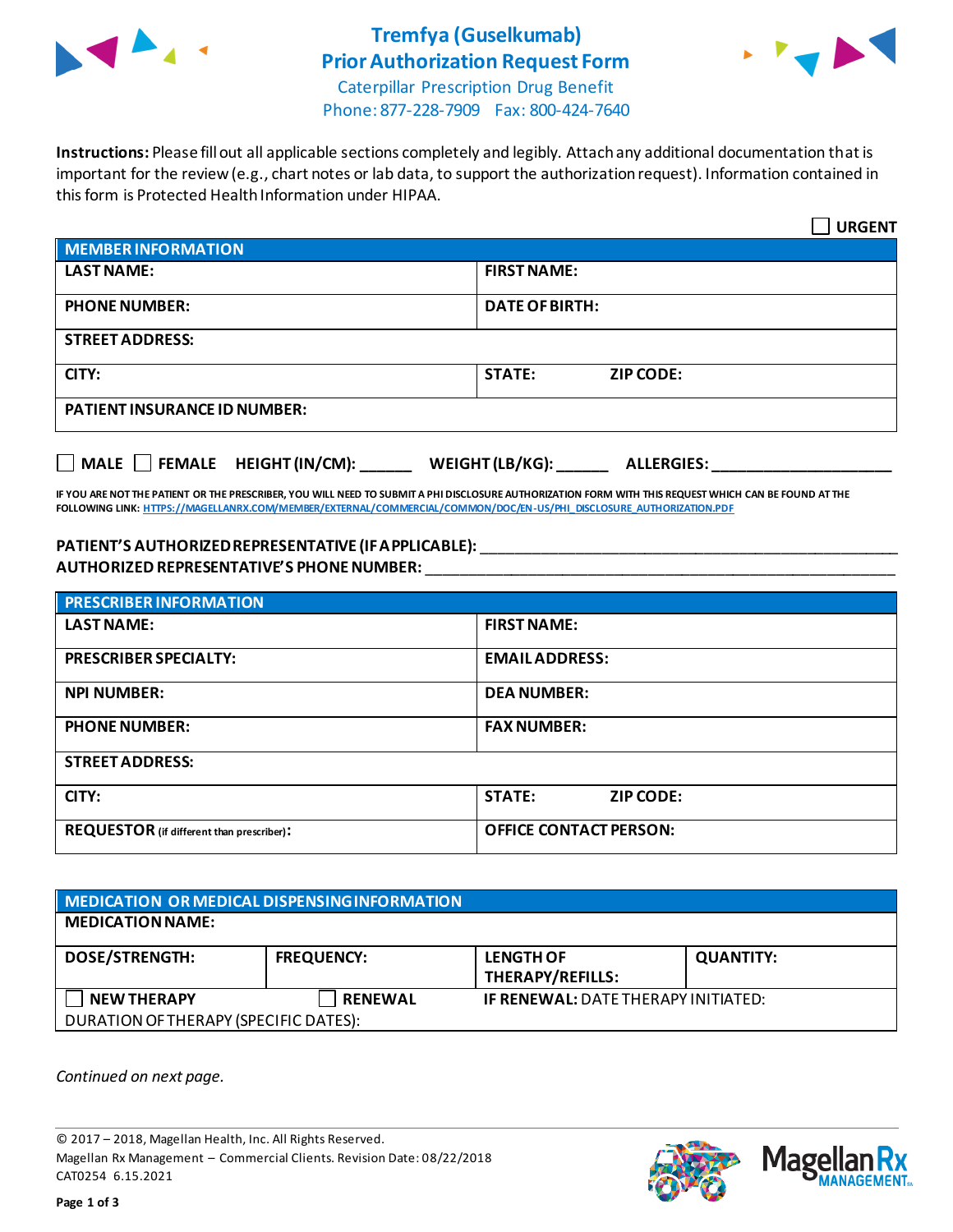

## **Tremfya (Guselkumab) Prior Authorization Request Form**





| <b>MEMBER'S LAST NAME:</b>                                                                                                                                                                                                                       | <b>MEMBER'S FIRST NAME:</b>                                                                                                                                                                                                    |                                                       |  |  |  |
|--------------------------------------------------------------------------------------------------------------------------------------------------------------------------------------------------------------------------------------------------|--------------------------------------------------------------------------------------------------------------------------------------------------------------------------------------------------------------------------------|-------------------------------------------------------|--|--|--|
|                                                                                                                                                                                                                                                  | 1. HAS THE PATIENT TRIED ANY OTHER MEDICATIONS FOR THIS CONDITION?                                                                                                                                                             | <b>NO</b><br>YES (if yes, complete below)             |  |  |  |
| <b>MEDICATION/THERAPY (SPECIFY</b><br>DRUG NAME AND DOSAGE):                                                                                                                                                                                     | <b>DURATION OF THERAPY (SPECIFY</b><br>DATES):                                                                                                                                                                                 | <b>RESPONSE/REASON FOR</b><br><b>FAILURE/ALLERGY:</b> |  |  |  |
| <b>2. LIST DIAGNOSES:</b>                                                                                                                                                                                                                        |                                                                                                                                                                                                                                | <b>ICD-10:</b>                                        |  |  |  |
| $\Box$ Plaque psoriasis<br>$\square$ Psoriatic arthritis<br>□ Other Diagnosis ICD-10 Code(s):                                                                                                                                                    |                                                                                                                                                                                                                                |                                                       |  |  |  |
|                                                                                                                                                                                                                                                  | 3. REQUIRED CLINICAL INFORMATION: PLEASE PROVIDE ALL RELEVANT CLINICAL INFORMATION TO SUPPORT A                                                                                                                                |                                                       |  |  |  |
| PRIOR AUTHORIZATION.<br><b>Clinical information:</b><br>Is drug being used as part of a clinical trial? $\Box$ Yes $\Box$ No<br><b>Initial Request:</b>                                                                                          | Will the patient be using Tremfya concurrently with a tumor necrosis factor (TNF) inhibitor? $\Box$ Yes $\Box$ No                                                                                                              |                                                       |  |  |  |
| Select if the patient has had at least a 3-month trial and inadequate response to the following:*<br>□ Enbrel (etanercept)<br>□ Humira (adalimumab)                                                                                              |                                                                                                                                                                                                                                |                                                       |  |  |  |
|                                                                                                                                                                                                                                                  | Is Tremfya prescribed by a dermatologist? $\Box$ Yes $\Box$ No<br>Is Tremfya prescribed by a rheumatologist? DYes DNo                                                                                                          |                                                       |  |  |  |
| Does the patient have plaques covering at least 3% of their body surface area (BSA) or less than 3% of BSA with<br>involvement of palms, soles, head and neck, or genitalia which cause disruption of normal activities?<br>$\Box$ Yes $\Box$ No |                                                                                                                                                                                                                                |                                                       |  |  |  |
| Has the patient had an inadequate response to topical therapy (e.g., corticosteroids, anthralin, calcipotriene,<br>tazarotene)?* □ Yes □ No                                                                                                      |                                                                                                                                                                                                                                |                                                       |  |  |  |
| Select if the patient has had a trial and inadequate response to the following phototherapy options:<br>□ Psoralens with UVA light (PUVA)<br>□ UVB with coal tar                                                                                 |                                                                                                                                                                                                                                |                                                       |  |  |  |
| [Arava®] or hydroxychloroquine or cyclosporine]?<br>$\square$ Yes $\square$ No Please submit documentation.                                                                                                                                      | Has patient had a trial and failure with a three-month course of one of the following conventional disease<br>modifying anti-rheumatic agents (DMARDs) [e.g. methotrexate, acitretin, sulfasalazine [Azulfidine®], leflunamide |                                                       |  |  |  |
| indicated for their disease? $\Box$ Yes $\Box$ No *Must provide documentation                                                                                                                                                                    | Does the patient have documentation of a contraindication to all conventional DMARD systemic therapies                                                                                                                         |                                                       |  |  |  |